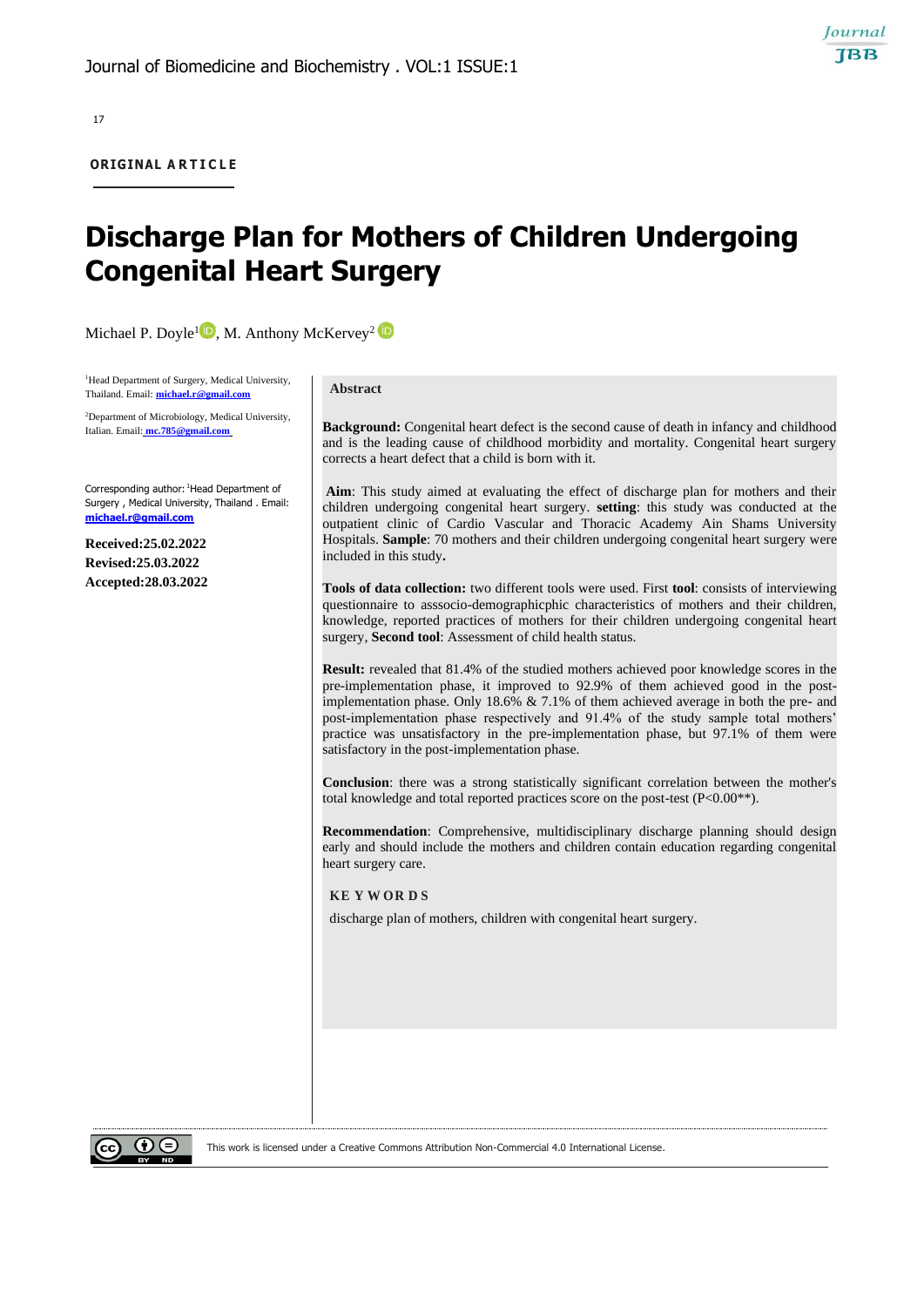Congenital heart defect (CHD) is a defect in the structure of the heart and great vessels which is present at birth. Many types of heart defects exist, most of which either obstruct blood flow in the heart or vessels near it, or cause blood to flow through the heart in an abnormal pattern **(1)**. Congenital heart disease is defined as a gross structural abnormality of the heart or intrathoracic great vessels that is actually or potentially of functional significance**.** Worldwide, CHD are the main heart diseases found in children and have been recognized as a major contributor to childhood morbidity and mortality, especially in developing countries **(2).** Globally, the prevalence of CHD is eight cases per 1000 live births across the globe, representing 1.35 million newborns each year with CHD in which more than half of them need surgery during the first year of their lives. The disease differs from one country to another, in America 6.61 per thousand live births, in the UK, 3.17, in Finland 1.95, in Denmark 6.18, in Sweden 3.57, in Australia 4.31 and in Canada 12.5 per 1000 live birth. In Egypt the prevalence was 1.0 per1000 in Egyptian children **(3).** Cardiovascular surgery witnessed enormous advances during the past century with good outcomes. Unfortunately, the majority of children with CHD in developing countries are deprived of necessary care hence leading to high morbidity and mortality. Early detection of CHD is necessary to improve the quality of life and to reduce morbidity and mortality of children **(4).** For successful long- term outcomes after discharge, children with cardiac surgery need teaching program about care<br>management concerning feeding regimens, medication feeding regimens, medication administration, appropriate self-care activities, incision care, and infection prevention strategies and knowing when to seek medical attention. Previous studied showed that there was evidence that education of children and their families at discharge is essential and lead to better outcomes such as alleviate postoperative problems, reduce readmissions rate and improve quality of life. Despite best efforts at education, most children are at risk for poor outcomes due to improper management at home after discharge **(5)**. Subsequently, the researchers felt the necessity to conduct this study hoping that the results obtained can enable children to self-manage their care at home, improve their quality of life and thus reduce postoperative complications **(6).** Postoperative discharge teaching and follow-up are the important services which can prevent unnecessary delays in discharge and assure the accessibility of adequate support afterward. The discharge period is a chance to have a positive effect on children's outcomes and ought to be a priority for the healthcare team. Children experiencing cardiac surgery need to make considerable modifications based on knowledge to adapt to the new life situation. Nurses are the key element to the success of the educational process and can be the essential practitioners who teach surgical children how to cope with their post-surgical care after discharge, guiding toward autonomous self-care as well as move toward accomplishing their goals and dreams for the future **(7).** The role of nurses is to provide information regarding the disease, its treatment, prognosis and complication, also adjusting the child emotional as well as physical reaction to illness and hospitalization. The nurse should become familiar with parent and learn how to reassure them without minimizing the danger of the defective surgery. The nurse should teach the parents how to deal their cardiac children before and after operation until the discharge from the hospital **(8).**

#### **Aim of the Study**

This study aims to evaluate the effect of discharge plan for mothers and their children undergoing congenital heart surgery through;

- 1. Assessing mothers' knowledge regarding care for their children undergoing congenital heart surgery.
- 2. Assessing mother's reported practices regarding care for their children undergoing congenital heart surgery.
- 3. Designing and implementing discharge plan for mothers and their children undergoing congenital heart surgery.

4. Evaluating the effect of need assessment of the discharge plan for mothers and their children's outcomes post-surgery.

Journal **TBB** 

#### **Research Hypothesis:**

- 1-Discharge plan will improve level of knowledge and reported practices of the mother regarding congenital heart surgery.
- 2-Discharge plan will help the mother to care for their children and improve the health status post congenital heart surgery.

#### **I-Technical design:**

The technical design used for the study discussed the following four categories, study design, setting of the study, subjects of the study and tools for data collection.

#### **Study design:**

A quasi-experimental study was used to evaluate the effect of the discharge plan for mothers of children undergoing congenital heart surgery.

#### **Setting:**

This study was conducted in outpatient clinics of Cardio Vascular and Thoracic surgery hospital at Ain Shams University Hospitals.

### **Sampling:**

**Type:**

Purposive samples of 70 of mothers and their children undergoing congenital heart surgery They are characterized by their children undergoing open heart surgery.

Aging from 2 years to 5year.

**Size:**

- Sample size was calculated using **(9)** software with the following inputs:
	- Type I error  $(\alpha)$  =5% with confidence level 95%
		- Study power 90 % (power of test) with type error II 10% (Beta) The significance level ( $\alpha$ ) at 0.05
- Data from a previous study **(Lind et al., 2014).** The total sample size from mothers and their children undergoing congenital heart surgery were taken according to this Formula

$$
n = \frac{N}{1 + N(e)^2}
$$

Where 'n' is sample size.

- 'N' is number of year (Dec 2017 to Dec 2018) at cardio vascular and thoracic academy Ain Shams University Hospital=472. 'e' is coefficient factor=0.05
- **The minimal sample size was 70 mother and their children undergoing congenital heart surgery.** It includes children undergoing heart surgery children aging from 2 years to5 years.

#### **Tools of data collection:**

The following different tools were used for data collection of study. It is developed by researchers after reviewing a related literature, expert's opinion and researchers experience to evaluate the effect of discharge plan program for mothers of children undergoing heart surgery.

### **Tools of data collection:**

**Two tools will be used for data collection** 

### **First tool: An interviewing questionnaire (Appendix I)**

It was prepared and designed by the researcher based on the recent related literature review and experts' opinion. It included five parts:

#### **Part (I) this part included:**

- (a) Socio demographic characteristics of mothers. This part included 3close ended questions (Q1-Q3): such as (age of mothers, educational level, and occupation).
- (b) Children demographic characteristics. This part included7 close ended question (Q4-Q10) such as: age, sex, Birth order, number of family member…etc).
- (C) Questions for mothers to assess health status for their children undergoing congenital heart surgery this part included 5 closed ended question (Q11- Q15): such as onset of the disease, its way of detection, follow up and if other family member suffered from the disease.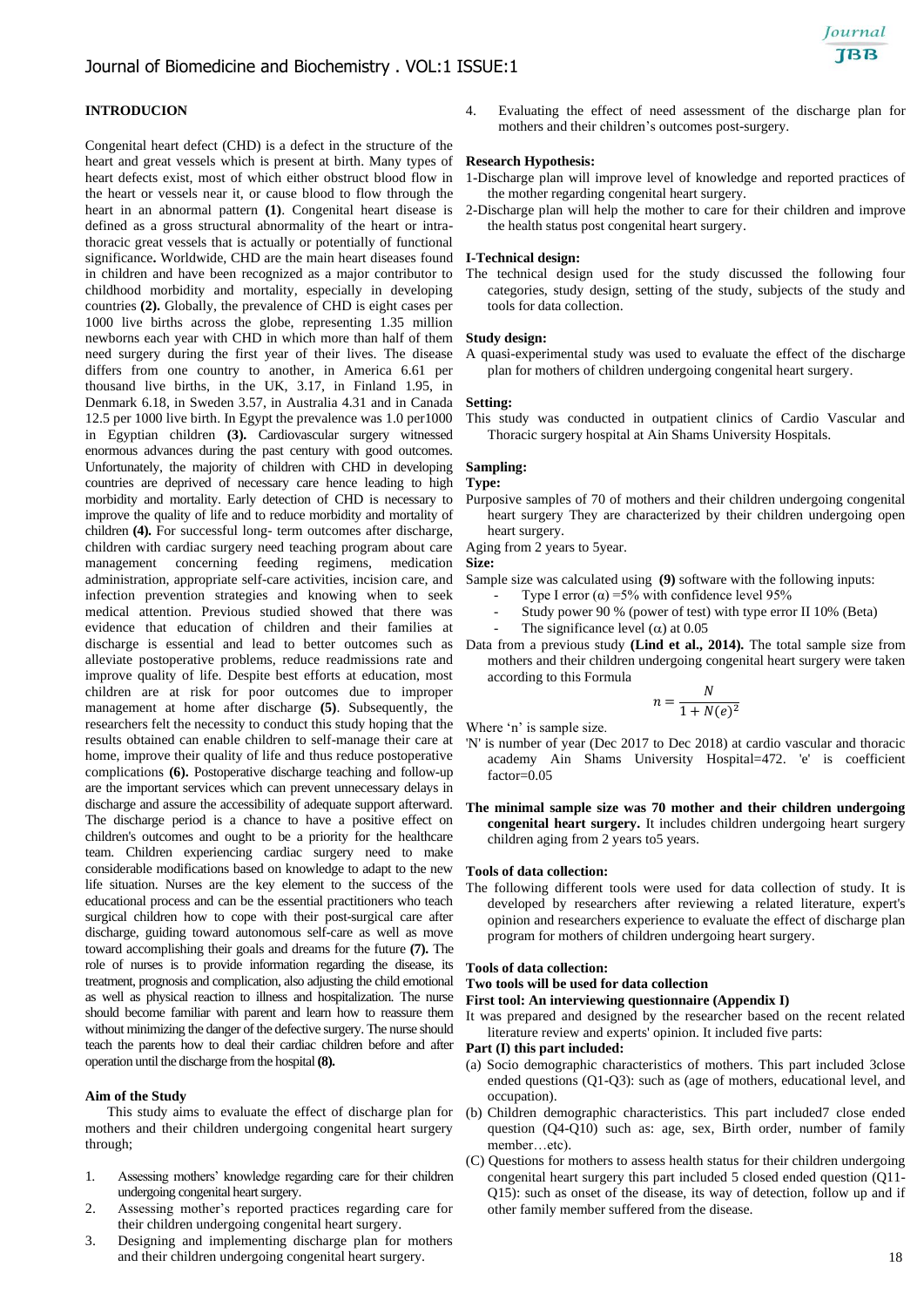

### Journal of Biomedicine and Biochemistry . VOL:1 ISSUE:1

**Part (2)**: mother's knowledge (Q 16-171) pre and post discharge **The reliability:** plan regarding to congenital heart disease concept, danger signs associated with an open-heart surgery, daily activities, rest pattern, breathing exercise, nutrition, incision care, oral care, medication, warning signs, follow up …etc.

#### **Scoring system of knowledge**

The score ranged from zero to one, the incorrect answers take  $=$ "(0)" grade & correct answers takes="(1)" grade.

The whole knowledge questions regarding mothers discharge plan for their children scored 162 points, a total of 0- 50% (0-81) were considered poor knowledge and < 50%-75% (82-122) were considered average knowledge and <75%-100%(123-162) were considered good knowledge.

Part (3): regarding mothers' reported practices for their children undergoing congenital heart surgery, the rating scale according to items of each question, if mothers answered 60% or more from each questions items give score one, less than 60% give score zero

#### **Scoring system of reported practices**

Scoring system were ranged from zero to one, in correct practices level take''(0)'' grade, and correct practices level take ''(1) grade. The total score for all items related to practices89 grade and was categorized into two levels as followings less than 60 %(0-53) un satisfactory practices and more than60% (54-89) satisfactory practices.

#### **Second tool: assessment of child health status**

Assessment of child health status through physical examination of child growth and development using Denver developmental screening test **(10).**

#### **Administrative Design:**

An official permission including the title and aim of the study were submitted from the dean of the faculty of nursing Ain Shams University and forwarded to the administrators of Cardio Vascular and Thoracic surgery hospital, to get an approval for data collection to conduct the study.

#### **Operational Design:**

The study to be completed passed through different phases included: preparatory phase, pilot study and field work phase

#### **Preparatory phase**

A review of the recent, current, national and international related literature covering all aspects helpful in designing and processing data collection tools using available textbooks, journals, and articles and nursing magazines to get a clear picture of the research problem.

#### **Pilot Study**

It was conducted on 10 mothers and their children undergoing congenital heart surgery the aim of the pilot study was to evaluate visibility and test the applicability of the developed tool and the clarity of included question, as well as the time required to fulfill the developed tools and carried out to assure content validity of tool as well as estimated the average time needed to complete all questions. Some changes were done accordingly. Those who shared in the pilot study were excluded from the study sample.

#### **Content validity:**

The tools were tested through five experts from community health nursing department, faculty of nursing. Ain shams university.

It was done by Cronbach's Alpha coefficient test which revealed that the tools consisted of relatively homogenous items as indicated by the moderate to high reliability of each g tool. The questionnaire was tested to be reliable with Cronbach's Alpha coefficient test of for items showed tool proved to be strongly reliable.

#### **Field work:**

After obtaining a permit the researcher meets the director of cardio vascular and thoracic surgery hospital and explain the aim and program content.After permission the researcher started with introducing herself to the selected mothers and their children and explain the aim of the study, assured that data collected will be confidential and will be used only to achieve the purpose of the study.

The researcher visits outpatient clinics of cardio vascular and thoracic surgery hospital two days or three day per week and take permission from mothers and their children for data collection and then take written consent from her to participate in the study and oral consent from the illiterate mothers, assured that the data collected will be confidential and will used only to achieve the purpose of the study and to fill questionnaire sheet.

The study work was carried out within duration of 10 months starting from beginning of June 2020 till the end of march 2021.

#### **Ethical consideration:**

Approval was obtained from research committee of faculty of nursing, Ain Shams University. Issues of ethical consideration were discussed with the director of outpatient clinics and head nurses of outpatient clinics then mothers and their children including; privacy of information collected from them & freedom to withdraw from the study at any time. Then written approval obtained from literate mothers and oral approval from illiterate mothers to apply the study. Also head nurses attended some sessions that conducted in outpatient clinics and obtained a copy of the data collection tools and the program booklet.

#### **Study limitation:**

After congenital heart surgery especially during the immediate post-surgery period, the mother got tired and fatigue and refused the interview because they are afraid on her child.

#### **Statistical Design:**

Data were revised, coded, analyzed and tabulated using the number and percentage distribution and carried out at the computer, using appropriate statistical methods.

The following statistical techniques were used:

Percentage, Mean value, Standard deviation, Chi-square (X2), Correlation test (r) and Proportion probability (P-value).

#### **Significance of results:**

- When P > 0.05 it is statistically insignificant difference.
- When  $P < 0.05$  it is statistically significant difference.
- When  $P < 0.01$  or  $P < 0.001$  it is high statistically significant difference.

#### **Results:**

**A-Socio- Demographic characteristics for mothers of children undergoing congenital heart surgery.**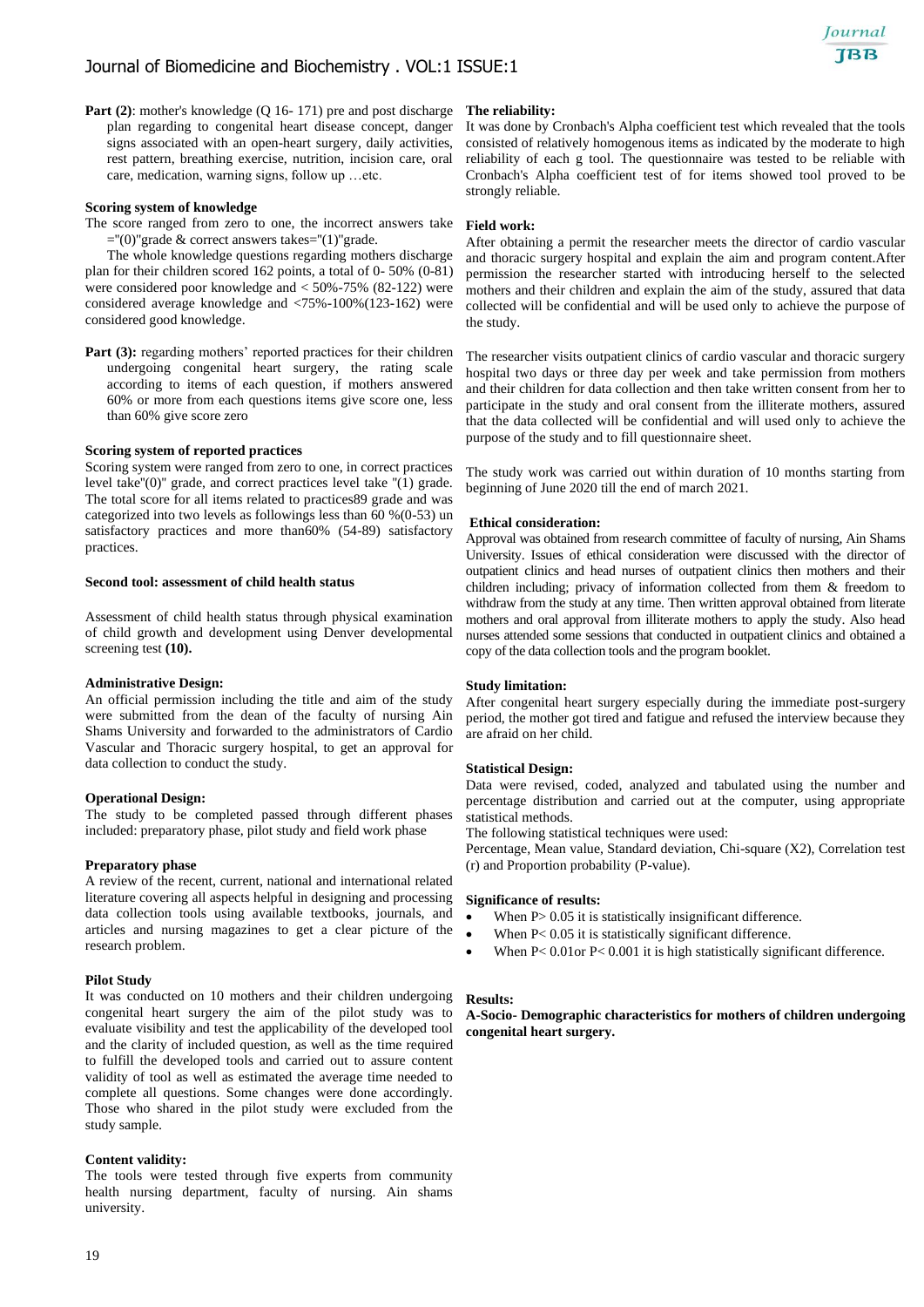

**Table (1): Distribution of mothers of children undergoing heart surgery (n=70).**

| <b>Items</b>                       | NO             | $\overline{\frac{0}{0}}$ |
|------------------------------------|----------------|--------------------------|
| Age:                               | $\overline{2}$ | 2.9                      |
| $<$ 20 y<br>$\bullet$              | 40             | 57.1                     |
| $20 - 35y$<br>$\bullet$            | 28             | 40.0                     |
| $40 + y$<br>$\bullet$              |                |                          |
| mean $\pm$ SD 31.34 $\pm$ 5.9      |                |                          |
| Min= 18 years Max=38 years         |                |                          |
| <b>Mother's education</b>          |                |                          |
| Do not read or write<br>$\bullet$  | 16             | 22.9                     |
| Read and write<br>$\bullet$        | 6              | 8.6                      |
| Primary education<br>$\bullet$     | 7              | 10.0                     |
| Preparatory education<br>$\bullet$ | 5              | 7.1                      |
| Secondary education<br>$\bullet$   | 18             | 25.7                     |
| University education               | 18             | 25.7                     |
| Mother's job                       | 62             | 88.6                     |
| A housewife<br>$\bullet$           | 8              | 11.4                     |
| An employee<br>$\bullet$           |                |                          |

**Table (1)** shows that 57.1% of mothers aged 20 years <35 year, followed by 40% who aged 40 y. The mean  $\pm$  SD of their ages was 31.34  $\pm$  5.9. Regarding their education, 25.7% of mothers continued their secondary education, 22.9% of them couldn't read or write. Also, 88.6% of their mothers were housewives.

**B- Demographic characteristics for children undergoing congenital heart surgery.**

|  | Table (2) Distribution of study sample children undergoing congenital heart surgery (n=70). |  |  |  |
|--|---------------------------------------------------------------------------------------------|--|--|--|
|  |                                                                                             |  |  |  |

| <b>Items</b>                                             | NO             | $\mathbf{0}_{\mathbf{0}}^{\prime}$ |  |  |  |  |  |  |
|----------------------------------------------------------|----------------|------------------------------------|--|--|--|--|--|--|
| Age:                                                     | 48             | 68.6                               |  |  |  |  |  |  |
| 6 months-<2 years.<br>$\bullet$                          | 11             | 15.7                               |  |  |  |  |  |  |
| 2years < 3.                                              | 7              | 10.0                               |  |  |  |  |  |  |
| $3 - 4$ .                                                | $\overline{4}$ | 5.7                                |  |  |  |  |  |  |
| $4 - 5.$                                                 |                |                                    |  |  |  |  |  |  |
| mean $\pm$ SD 1.56 $\pm$ 1.1                             |                |                                    |  |  |  |  |  |  |
| Min= 6 months Max=5 years                                |                |                                    |  |  |  |  |  |  |
| Gender                                                   | 20             | 28.6                               |  |  |  |  |  |  |
| Male<br>$\bullet$                                        | 50             | 71.4                               |  |  |  |  |  |  |
| Female                                                   |                |                                    |  |  |  |  |  |  |
| <b>Presence of sibling</b>                               | 66             |                                    |  |  |  |  |  |  |
|                                                          |                | 94.3                               |  |  |  |  |  |  |
| <b>Birth order</b>                                       | 10             | 14.3                               |  |  |  |  |  |  |
| First<br>$\bullet$                                       | 8              | 11.4                               |  |  |  |  |  |  |
| Second                                                   | 28             | 40.0                               |  |  |  |  |  |  |
| Third                                                    | 20             | 28.6                               |  |  |  |  |  |  |
| Fourth                                                   | $\overline{4}$ | 5.7                                |  |  |  |  |  |  |
| Others                                                   |                |                                    |  |  |  |  |  |  |
| Number of family members                                 | 22             | 31.4                               |  |  |  |  |  |  |
| from 3-4 member<br>$\bullet$                             | 42             | 60.0                               |  |  |  |  |  |  |
| from 5-7 member                                          | 6              | 8.6                                |  |  |  |  |  |  |
| from 7-9 member                                          |                |                                    |  |  |  |  |  |  |
| <b>Family Income</b>                                     | 54             | 77.1                               |  |  |  |  |  |  |
| Not enough to family need                                | 16             | 22.9                               |  |  |  |  |  |  |
| Enough to family need                                    |                |                                    |  |  |  |  |  |  |
| Number of rooms in the house                             | 34             | 48.6                               |  |  |  |  |  |  |
| Two rooms<br>$\bullet$                                   | 32             | 45.7                               |  |  |  |  |  |  |
| Three rooms                                              | 4              | 5.7                                |  |  |  |  |  |  |
| >Three rooms                                             |                |                                    |  |  |  |  |  |  |
| Crowding index mean $\pm$ SD 1.90 $\pm$ 0.98 Range (1-4) |                |                                    |  |  |  |  |  |  |

**Table (2)** shows that 68.6% of children their aged between 6 months< 2 years old, 71.4% were females, 94.3% of those children had siblings. Also, 40% of them were the third birth order. 60% had  $5 - 7$  members in their families. The family income of 77.1% of them wasn't enough to their family needs. Additionally, the crowding index ranged from 1-4 with mean  $\pm$  SD of 1.90  $\pm$  0.98.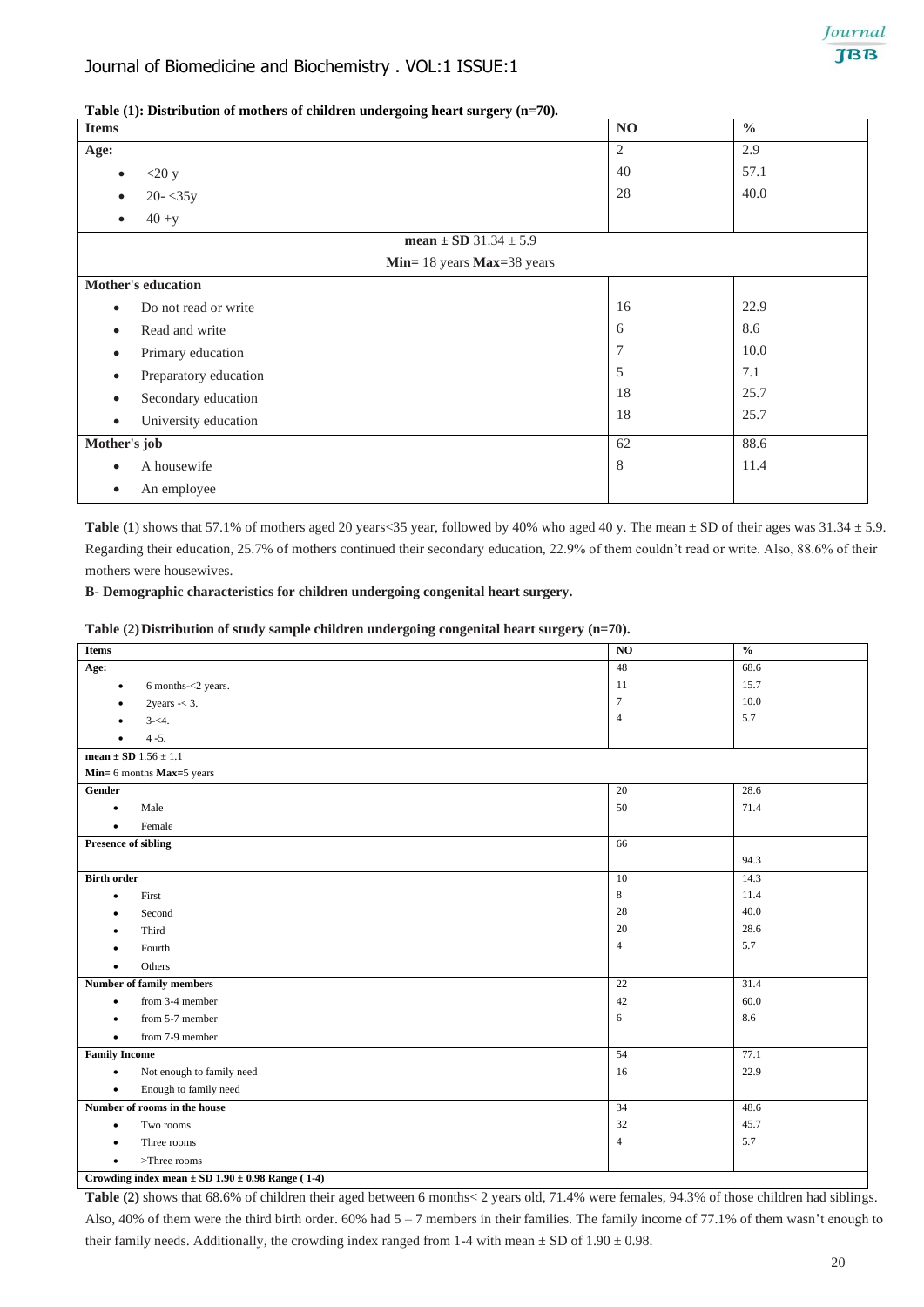**Table (3): mother's total knowledge during Pre & Post Implementation of discharge plan for children undergoing congenital heart surgery (n=70).**

| Mothers'<br><b>Total</b> | Pre     |               |         |               |                         |               | Post             |                  |                |                  |      |               | $X^2$ |              |
|--------------------------|---------|---------------|---------|---------------|-------------------------|---------------|------------------|------------------|----------------|------------------|------|---------------|-------|--------------|
| Knowledge                | $No=70$ |               |         |               |                         |               | $No=70$          |                  |                |                  |      |               |       | ${\bf P}$    |
|                          | Poor    |               | Average |               | Good                    |               | Poor             |                  | Average        |                  | Good |               |       | <b>Value</b> |
|                          | NO      | $\frac{0}{0}$ | NO      | $\frac{0}{0}$ | NO                      | $\frac{0}{0}$ | N <sub>O</sub>   | $\frac{0}{0}$    | NO             | $\frac{0}{0}$    | NO   | $\frac{0}{0}$ |       |              |
| mothers'<br>Total        | 53      | 75.7          | 15      | 21.4          | $\sqrt{2}$              | 2.9           | $\mathbf{1}$     | 1.4              | 6              | 8.6              | 63   | 90.0          | 111.2 | $< 0.00**$   |
| knowledge about          |         |               |         |               |                         |               |                  |                  |                |                  |      |               |       |              |
| diseases<br>and          |         |               |         |               |                         |               |                  |                  |                |                  |      |               |       |              |
| wounds<br>of             |         |               |         |               |                         |               |                  |                  |                |                  |      |               |       |              |
| congenital<br>heart      |         |               |         |               |                         |               |                  |                  |                |                  |      |               |       |              |
| defects                  |         |               |         |               |                         |               |                  |                  |                |                  |      |               |       |              |
| Total<br>mothers         | 59      | 84.3          | 9       | 12.9          | $\overline{2}$          | 2.9           | $\boldsymbol{0}$ | 0.0              | $\overline{4}$ | 5.7              | 66   | 94.3          | 121.2 | $<0.00**$    |
| knowledge about          |         |               |         |               |                         |               |                  |                  |                |                  |      |               |       |              |
| danger signs after       |         |               |         |               |                         |               |                  |                  |                |                  |      |               |       |              |
| congenital<br>heart      |         |               |         |               |                         |               |                  |                  |                |                  |      |               |       |              |
| surgery                  |         |               |         |               |                         |               |                  |                  |                |                  |      |               |       |              |
| Total<br>mother's        | 56      | 80            | 8       | 11.4          | 6                       | 8.6           | $\overline{2}$   | 2.9              | 4              | 5.7              | 64   | 91.4          | 101.2 | $<0.00**$    |
| knowledge about          |         |               |         |               |                         |               |                  |                  |                |                  |      |               |       |              |
| physical activity        |         |               |         |               |                         |               |                  |                  |                |                  |      |               |       |              |
| Total<br>mother's        | 56      | 80.0          | 11      | 15.7          | $\overline{\mathbf{3}}$ | 4.3           | $\boldsymbol{0}$ | 0.0              | 5              | 7.1              | 65   | 92.9          | 113.5 | $< 0.00**$   |
| knowledge about          |         |               |         |               |                         |               |                  |                  |                |                  |      |               |       |              |
| breathing                |         |               |         |               |                         |               |                  |                  |                |                  |      |               |       |              |
| exercises                |         |               |         |               |                         |               |                  |                  |                |                  |      |               |       |              |
| Total<br>mother's        | 48      | 68.6          | 10      | 14.3          | 12                      | 17.1          | $\mathbf{2}$     | 2.9              | 3              | 4.3              | 65   | 92.9          | 126.2 | $< 0.00**$   |
| knowledge about          |         |               |         |               |                         |               |                  |                  |                |                  |      |               |       |              |
| proper nutrition         |         |               |         |               |                         |               |                  |                  |                |                  |      |               |       |              |
| Total<br>mother's        | 55      | 78.6          | $10\,$  | 14.3          | 5                       | 7.1           | $\theta$         | 0.0              | $\overline{4}$ | 5.7              | 66   | 94.3          | 116.4 | $< 0.00**$   |
| knowledge about          |         |               |         |               |                         |               |                  |                  |                |                  |      |               |       |              |
| of<br>the<br>care        |         |               |         |               |                         |               |                  |                  |                |                  |      |               |       |              |
| incision                 |         |               |         |               |                         |               |                  |                  |                |                  |      |               |       |              |
| mother's<br>Total        | 50      | 71.4          | 14      | 20.0          | $6\,$                   | 8.6           | $\mathbf{1}$     | 1.4              | $\overline{4}$ | 5.7              | 65   | 92.9          | 108.4 | $<0.00**$    |
| knowledge about          |         |               |         |               |                         |               |                  |                  |                |                  |      |               |       |              |
| oral and dental          |         |               |         |               |                         |               |                  |                  |                |                  |      |               |       |              |
| care                     |         |               |         |               |                         |               |                  |                  |                |                  |      |               |       |              |
| mother's<br>Total        | 55      | 78.6          | $10\,$  | 14.3          | $\overline{5}$          | 7.1           | $\overline{3}$   | 4.3              | $\overline{0}$ | $\overline{0.0}$ | 66   | 94.3          | 105.7 | $< 0.00**$   |
| knowledge about          |         |               |         |               |                         |               |                  |                  |                |                  |      |               |       |              |
| vaccination              |         |               |         |               |                         |               |                  |                  |                |                  |      |               |       |              |
| Total<br>mother's        | 48      | 68.6          | 14      | 20.0          | $\overline{8}$          | 11.4          | $\overline{2}$   | 2.9              | $\overline{4}$ | 5.7              | 64   | 91.4          | 103.7 | $< 0.00**$   |
| knowledge about          |         |               |         |               |                         |               |                  |                  |                |                  |      |               |       |              |
| medications              |         |               |         |               |                         |               |                  |                  |                |                  |      |               |       |              |
| Total<br>mother's        | 54      | 77.1          | 12      | 17.1          | $\overline{4}$          | 5.7           | $\overline{2}$   | 2.9              | $\overline{2}$ | 2.9              | 64   | 91.4          | 99.19 | $<0.00**$    |
| knowledge about          |         |               |         |               |                         |               |                  |                  |                |                  |      |               |       |              |
| follow-up plan           |         |               |         |               |                         |               |                  |                  |                |                  |      |               |       |              |
| Total<br>mothers'        | 57      | 81.4          | 13      | 18.6          | $\mathbf{0}$            | 0.0           | $\theta$         | $\overline{0.0}$ | 5              | 7.1              | 65   | 92.9          | 59.23 | $<0.00**$    |
| Knowledge                |         |               |         |               |                         |               |                  |                  |                |                  |      |               |       |              |

(\*\*) High Significant at P < 0.01

Table (3) illustrates that there are strong statistically significant differences between pre & post implementation phases of discharge plan regarding all items of the mother's total knowledge (P<0.000\*\*).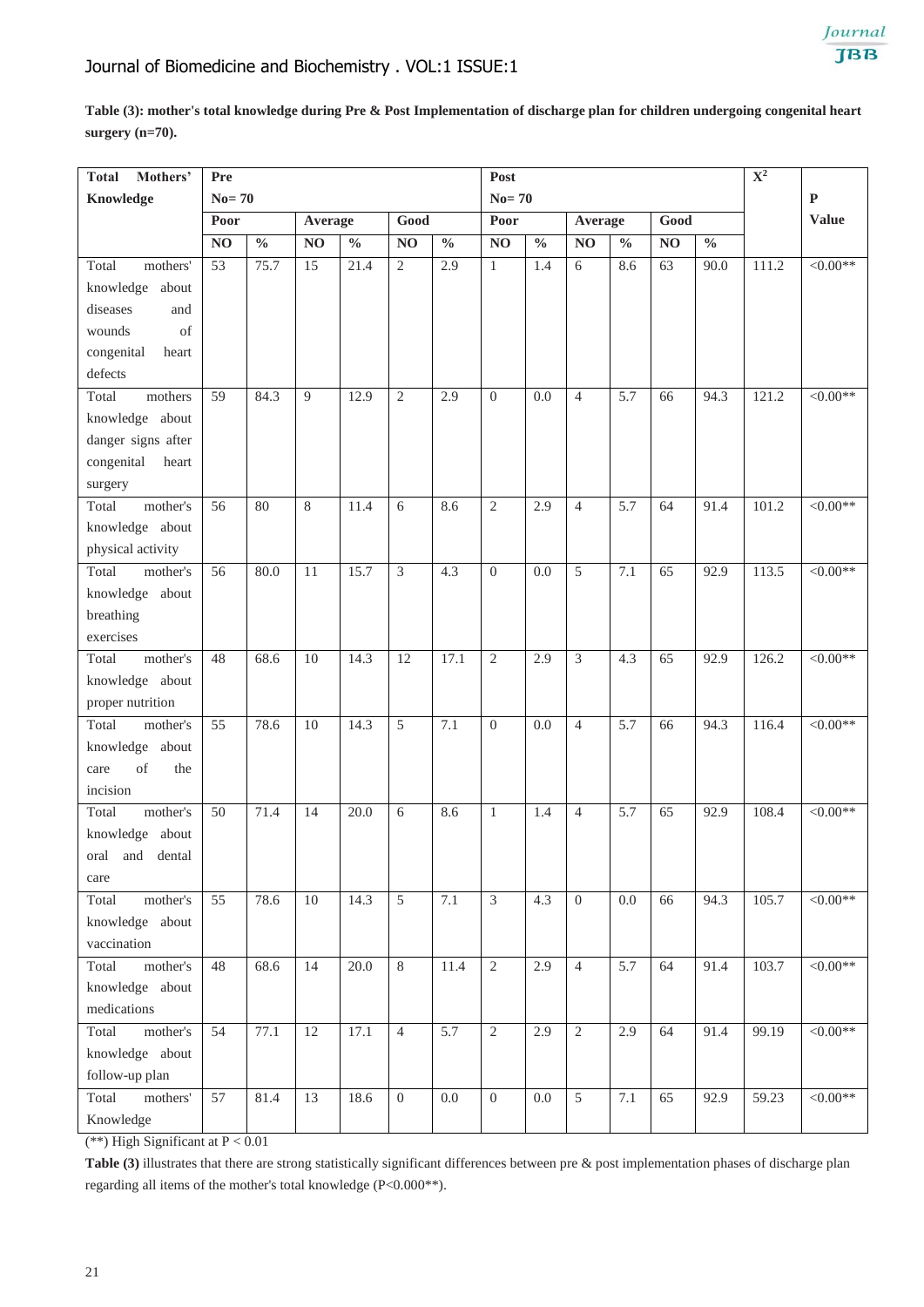

**Figure (1): mothers' total knowledge during Pre and Post Implementation of discharge plan for children undergoing congenital heart surgery (n=70).**

**Figure (1)** shows that 81.4% and more of the studied mothers achieved poor knowledge scores in the pre-implementation phase, but 92.9% of them achieved good in the postimplementation phase. Only 18.6% & 7.1% of them achieved average in both the pre- and post-implementation phase respectively.





Figure (2) shows that 91.4% of the study sample total mothers' reported practiced was unsatisfactory in the pre-implementation phase, but 97.1% of them were satisfactory in the post-implementation phase.

**Table (4):** Mothers' total reported practices Pre & Post Implementation of discharge plan for children undergoing congenital heart surgery  $(n=70)$ .

| <b>Total</b><br>mothers' | Pre ( $No = 70$ ) |               |                     |               | Post ( $No=70$ ) |               | $\overline{\mathbf{X}^2}$ | $\mathbf{P}$  |       |              |
|--------------------------|-------------------|---------------|---------------------|---------------|------------------|---------------|---------------------------|---------------|-------|--------------|
| practice                 | Unsatisfactory    |               | <b>Satisfactory</b> |               | Unsatisfactory   |               | Satisfactory              |               |       | <b>Value</b> |
|                          |                   |               |                     |               |                  |               |                           |               |       |              |
|                          | No                | $\frac{0}{0}$ | No                  | $\frac{0}{0}$ | No               | $\frac{0}{0}$ | No                        | $\frac{0}{0}$ |       |              |
| Total<br>mother          | 60                | 85.7          | 10                  | 14.3          | 3                | 4.3           | 67                        | 95.7          | 73.76 | $< 0.00**$   |
| practices for breast     |                   |               |                     |               |                  |               |                           |               |       |              |
| feeding                  |                   |               |                     |               |                  |               |                           |               |       |              |
| Total<br>mother          | 61                | 87.1          | $\mathbf Q$         | 12.9          | $\mathfrak{2}$   | 2.9           | 68                        | 97.1          | 84.38 | $< 0.00**$   |
| practices for bottle     |                   |               |                     |               |                  |               |                           |               |       |              |
| feeding                  |                   |               |                     |               |                  |               |                           |               |       |              |
| Total<br>mother          | 63                | 90.0          | $\overline{7}$      | 10.0          | $\mathbf{1}$     | 1.4           | 69                        | 98.6          | 110.6 | $< 0.00**$   |
| practices for taking     |                   |               |                     |               |                  |               |                           |               |       |              |
| axillary temperature     |                   |               |                     |               |                  |               |                           |               |       |              |
| Total mother             | 67                | 95.7          | $\mathfrak{Z}$      | 4.3           | $\theta$         | 0.0           | 70                        | 100.0         | 118.5 | $<0.00**$    |
| practices for            |                   |               |                     |               |                  |               |                           |               |       |              |
| incision care            |                   |               |                     |               |                  |               |                           |               |       |              |
| Total mother             | 63                | 90.0          | $\overline{7}$      | 10.0          | 3                | 4.3           | 67                        | 95.7          | 103.2 | $<0.00**$    |
| practice for oral care   |                   |               |                     |               |                  |               |                           |               |       |              |
| for child less than      |                   |               |                     |               |                  |               |                           |               |       |              |
| two year                 |                   |               |                     |               |                  |               |                           |               |       |              |
| Total mother             | 57                | 81.4          | 13                  | 18.6          | $\Omega$         | 0.0           | 70                        | 100.0         | 96.14 | $< 0.00**$   |
| practices for mouth      |                   |               |                     |               |                  |               |                           |               |       |              |
| care                     |                   |               |                     |               |                  |               |                           |               |       |              |
| Total mother             | 64                | 91.4          | 6                   | 8.4           | $\overline{2}$   | 2.9           | 68                        | 97.1          | 110.2 | $<0.00**$    |
| practices                |                   |               |                     |               |                  |               |                           |               |       |              |

(\*\*) Strong Significant at P < 0.01

Table (4) illustrates strong statistically significant differences between pre & post implementation phases of discharge plan regarding all items of the mother's practice (P<0.000\*\*)**.**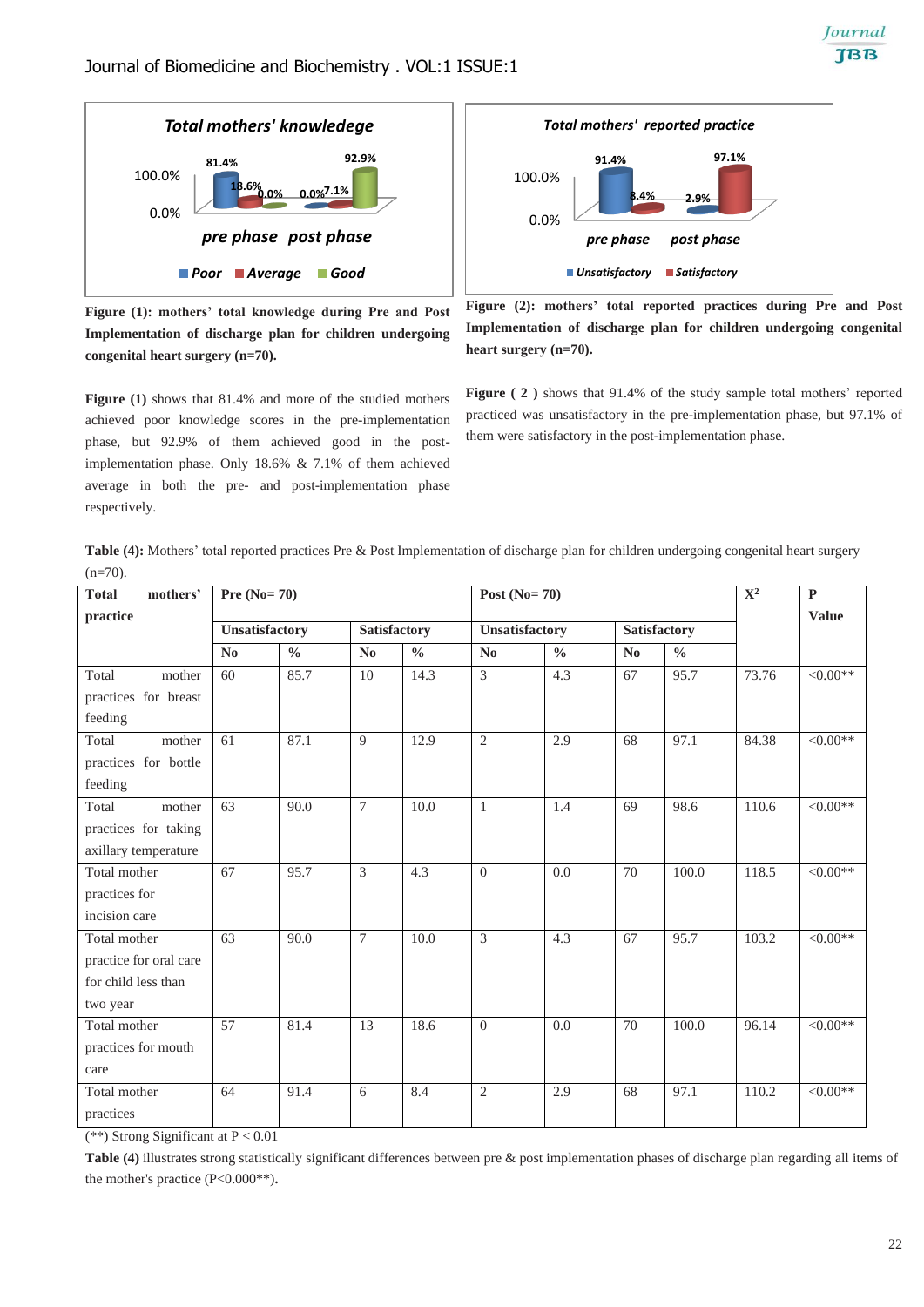| <b>Mothers' total Practices</b> |                         | Mothers' total knowledge | X <sub>2</sub>         | P value       |                |               |  |  |
|---------------------------------|-------------------------|--------------------------|------------------------|---------------|----------------|---------------|--|--|
|                                 | Good<br>Poor<br>Average |                          | 0.016                  | >0.05         |                |               |  |  |
|                                 | N <sub>0</sub>          | $\frac{0}{0}$            | $\mathbf{N}\mathbf{0}$ | $\frac{0}{0}$ | N <sub>0</sub> | $\frac{0}{0}$ |  |  |
| Unsatisfactory practices        | 52                      | 74.3                     | 12                     | 17.1          |                | 0.0           |  |  |
| Satisfactory practices          |                         | 7.1                      |                        | 1.4           |                | 0.0           |  |  |

#### **Table (5): The relation between the mother's knowledge and reported practices during Pre discharge plan (n=70).**

1. Not significant at  $P > 0.05$ 

| <i><b>*Mothers' total Practices</b></i> |                |      | Mothers' total knowledge | $\mathbf{X}^2$ | P value |      |       |              |
|-----------------------------------------|----------------|------|--------------------------|----------------|---------|------|-------|--------------|
|                                         | Poor           |      | Average                  |                | Good    |      | 10.49 | $< 0.001$ ** |
|                                         | N <sub>0</sub> | $\%$ | N <sub>0</sub>           | $\%$           | No      | $\%$ |       |              |
| Unsatisfactory practices                | $\cup$         | 0.0  |                          | 1.4            |         | 1.4  |       |              |
| Satisfactory practices                  | U              | 0.0  | ∼                        | 2.9            | 66      | 94.3 |       |              |

(\*\*) Strong Significant at P < 0.01

| Table (7): Pearson Correlation between Total Knowledge Score and Total Practices Score on Pretest, Post Test |  |  |  |  |  |  |  |
|--------------------------------------------------------------------------------------------------------------|--|--|--|--|--|--|--|
|--------------------------------------------------------------------------------------------------------------|--|--|--|--|--|--|--|

| <b>Parameter</b>             | <b>Total Knowledge Scores</b> |         |           |             |  |  |  |  |
|------------------------------|-------------------------------|---------|-----------|-------------|--|--|--|--|
|                              | <b>Pre-test</b>               |         | Post-test |             |  |  |  |  |
|                              | A                             | P-value |           | P-value     |  |  |  |  |
| <b>Total Practices Score</b> | 0.015                         | >0.05   | 0.387     | ${<}0.00**$ |  |  |  |  |

(\*\*) Strong Significant at  $P < 0.01$ 

less than one quarter couldn't read and write. Regarding family residence, more than

**Table (5)** shows that there is no a statistically significant relation between the mother's knowledge and practices during predischarge plan (*P* > 0.05). 74.3% of those mothers with poor total knowledge scores had unsatisfactory levels of practice. Only 1.4% of those mothers with average total knowledge scores had satisfactory levels of practice.

**Table (6)** shows that there is a strong statistically significant relation between the mother's knowledge and practices during post-implementation of discharge plan (*P*<0.001\*\*). 94.3% of those mothers with good total knowledge scores had satisfactory levels of practice. Only 1.4% of those mothers with both the good and the average total knowledge scores had unsatisfactory levels of practice.

**Table (7)** shows that there is a strong statistically significant correlation between the total knowledge and total practices score on the post-test (*P*<0.00\*\*). Conversely, no statistically significant correlation was found between them on the pre-test  $(P>0.05)$ .

#### **Discussion**

#### **Socio demographic characteristics for mothers**

The present study finding revealed that, more than half of mothers aged 20years<35 years and less than half of mothers aged 40 years, while majority of them were housewife. Regarding their education, more than one quarter of mothers continued their secondary education. Also,

half of them living in rural area. As well as mother's job, more than three quarter of them were house wife. This finding was in congruent with **(11)** studied " the effect of pre- hospital discharge program on mother's knowledge and reported practices for children undergoing congenital heart surgery" in Benha Egypt whose found that less than one half of mothers above 30 years and their mean age were  $30.80 \pm 3.27$  As regard mother's education less than half of them illiterate, while less than one fifth had the university. In relation to mothers' occupation, the majority of mothers were a housewife and half of them from the rural this could be attributed that interferes with an understanding of the steps recommended by the health professionals. Either in terms of health care procedures or the laws that guarantee their rights for their children

This result was in accordance with**, (11)** who conducted their study **in Benha Egypt** who mentioned that the mean age of both study and control groups were 33.3±6.7 and 34.2±7.8years respectively. In relation to mother's' education, more than two fifth in both study and control groups respectively were illiterate. Additionally, three quarters of mothers in the study group were housewife compared to more than two thirds in the controls. This could be attributed that interferes with an understanding of the steps recommended by the health professionals. Either in terms of health care procedures or the laws that guarantee their rights for their children.

These findings were in agreement with those of **(12) studied** ''Effect of Educational Program on the Self- Efficacy and quality of life for mothers caring children with congenital heart disease**,** who reported that more than two thirds of mothers age between 26-35 years old. As regarding to education level of mothers, the result of the current study showed that more than one third of studied mother were in preparatory school.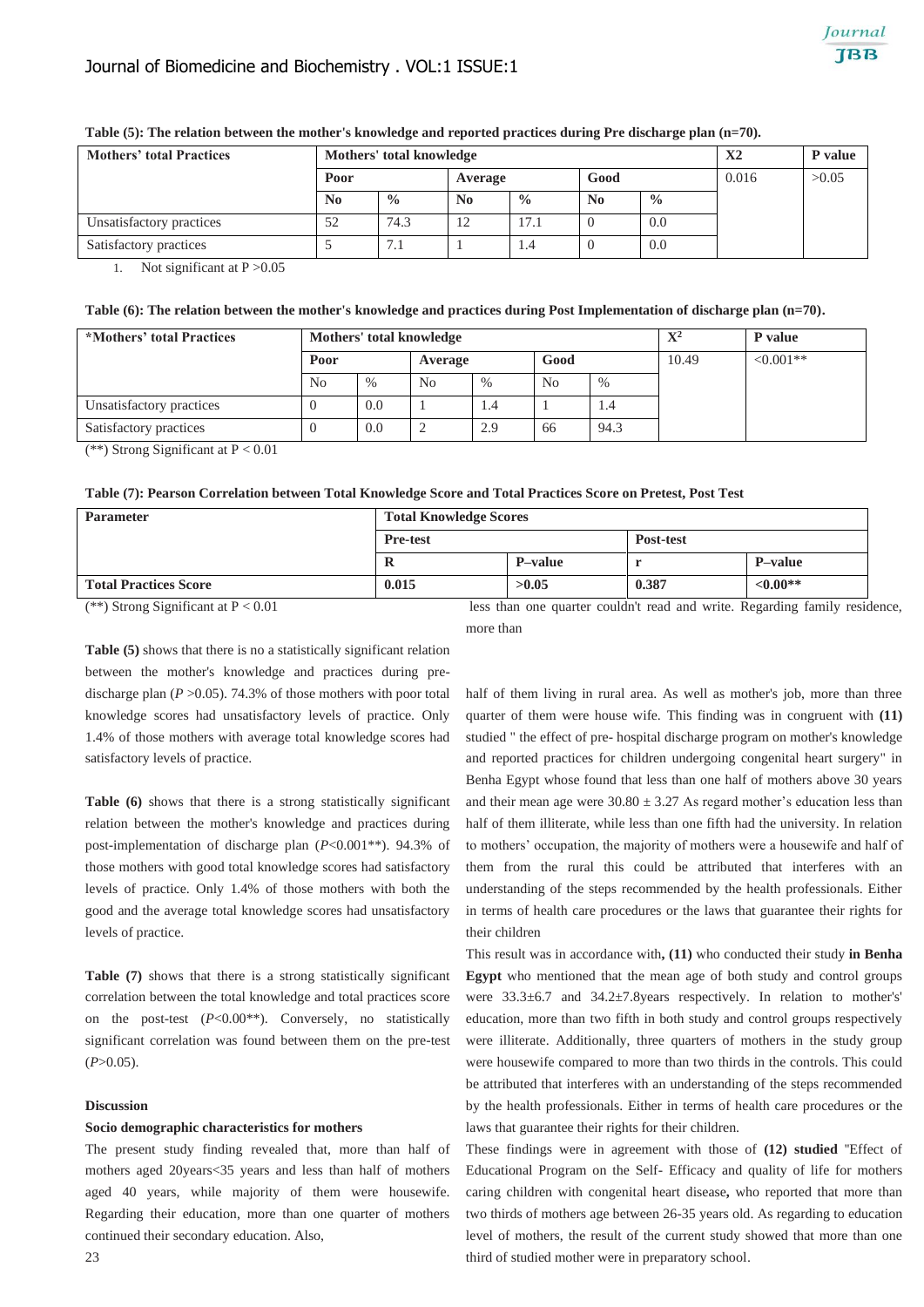### **Demographic characteristics for children undergoing congenital heart surgery**

The current study result found that, less than two third of total sample of children having congenital heart surgery were female aged between 6 months-< 2 years old.as well as found that, the most of them had sibling. Regarding child birth order, less than half of them were third birth order. As well as found that more than half of them had 5-7 members in their families**.** Regarding the family income, more than two third of them were not enough to family needs **(table1).** This result was agreement with that of**, (13) studied** ''Prevalence of Congenital Heart Diseases Among Primary School Children in the Niger Delta Region of Nigeria'' who revealed that more than half of them were females. Also, these finding was incongruent with**, (11)** who conduct his study **in benha Egypt whose study entitled** ''The effect of prehospital discharge care program of mothers' knowledge and reported practice for children after congenital heart surgery'' who revealed that more than half of children were male and presented at the age from 6 months to one year.as well as more than one third of the children in the study group as the second infant. Also found that more than half in the group had previous surgery.

Also this result was in agreement with **Sabaq & Abd El Sadak (14) studied**" Effectiveness of Discharge Educational Program on Quality of Life and Post-Operative Complications for Children after Cardiac surgery" and mentioned that the mean age in both study and control groups were 6.9±1.8 and 6.37±0.51years respectively. Regarding children's gender, showed that more than half of children in the study group was males compared to 65% of the controls. Regard the child birth order, more than half in both study and control groups respectively were second birth order and the majority of cases were enrolled at primary level of education. In my out of view this result related to congenital heart disease is acritical case which effect on general health status of children.

## **Mothers total knowledge pre &post implementation of discharge plan for children undergoing congenital heart surgery.**

The study result showed that more than three quarter of the studied mothers achieved poor knowledge scores in the preimplementation phase, but the majority of them achieved good in the post-implementation phase. Only less than one fifth and less than one tenth of them achieved average in both the pre- and post-implementation phase respectively.

These findings in the same line with **Sabaq & Abd El Sadak, (14)**, who mentioned that 75% and 85% of the studied mothers in both study and control groups have unsatisfactory level of knowledge pre-discharge program implementation with no significant differences. In contrast, post implementation of discharge program, there was a highly statistical significant difference between study and control groups regarding total level scores of mother's knowledge, where about slightly more than three quarters (77.5%) of them in the study group had

satisfactory level of knowledge compared to 20% of the controls (p<0.001).

### **Mothers total reported practices pre &post implementation of discharge plan for children undergoing congenital heart surgery**

The study result showed that the majority of the study sample total mothers' practice was unsatisfactory in the pre-implementation phase, but the most of them were satisfactory in the post-implementation phase.

These findings were consistent with **Mohammed, et al., (2020)** who revealed that less than two thirds of the study sample had inadequate practice towards care for their children with congenital heart diseases. these findings were in accordance with **El sobky & Amer, (2018)** who reported that the care activity as medication, diet, activity, wound care, etc showed that mother's practice of these activities had a highly significant difference in all items of care after discharge training compared with before the discharge training, this result in the same line with **March, (2017)** So discharge planning is very effective parts in caring for children after surgery, also should be an important component in the discharge program to ideal outcomes and reduce readmission of children to the hospital with further problems. The investigator sees, this results due to the importance of discharge plan post congenital heart surgery which contain child's activity, wound care and dental care to prevent endocarditis. Also to maintain child's health and prevent any complications.

### **The relation between the mother's knowledge and practices during Pre discharge plan.**

The relation between the mother's knowledge and practices during Pre discharge plan **Table (5)** shows a statistically significant relation between the mother's knowledge and practices during pre-discharge plan (*P* >0.05) less than three quarter of those with poor total knowledge scores had unsatisfactory levels of practice. Only less than one tens of those with average total knowledge scores had satisfactory levels of practice.

These findings were similar with **(15)** who demonstrated that there was highly statistical significant relation between their total practice and their total knowledge regarding CHDs (p-value  $= 0.001$ <sup>\*</sup>). This result was similar with that of **(15)** who denoted that there was highly statistical significant relation between their total practice and their total knowledge regarding CHDs. Concerning the care activity as medication, diet, activity, wound care, etc. and mother's practice of these activities was had a highly significant difference in all items of care after discharge training compared with before the discharge training

### **The relation between the mother's knowledge and practices during Post Implementation of discharge plan**

The relation between the mother's knowledge and practices during Post Implementation of discharge plan **Table (6)** shows a strong statistically significant relation between the mother's knowledge and practices during post-implementation of discharge plan (*P*<0.001\*\*), and the majority of those with good total knowledge scores had satisfactory levels of practice. Only less than one tens of those with both the good and the average total knowledge scores had unsatisfactory levels of practice.

These results were in accordance with **EL-Gendy et al., (16)** Presented that there was highly statistically significant relation between total knowledge score about CHD and total reported practices pre, immediately post and after 3months implementation (r=0.201, p=0.05, r=0.417, this finding was uncoordinated with **(17),**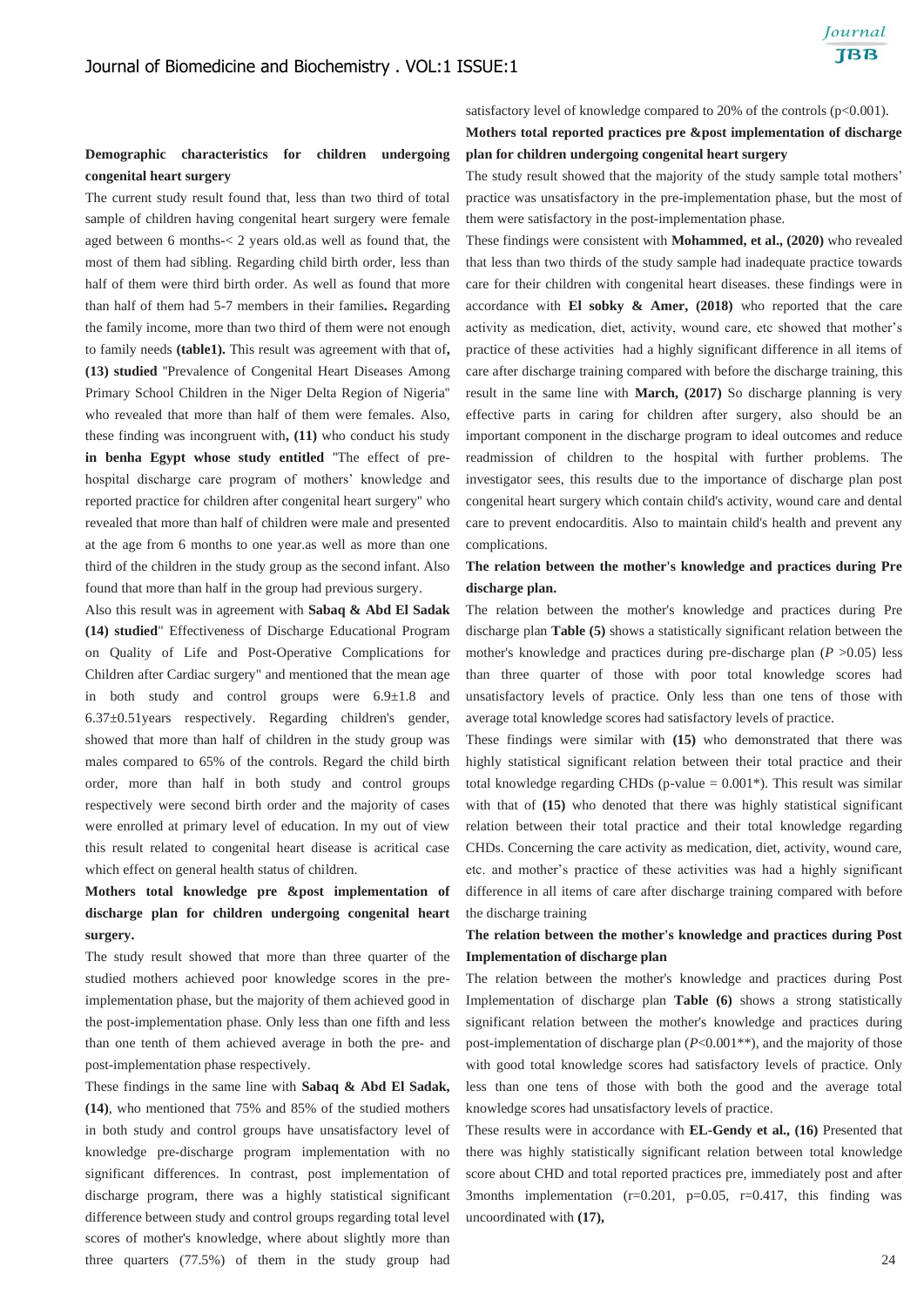### Journal of Biomedicine and Biochemistry . VOL:1 ISSUE:1

who conducted study about 'Knowledge of mothers regarding home care of children undergone cardiac surgery with a view to develop an information booklet, and reported that, more than half of the mothers had moderately adequate knowledge; more than one third of mothers had inadequate knowledge about care of children undergoing congenital heart surgery. Same in line with **Elshazali, et al., (18),** who conducted study about 'Parent's knowledge about diagnosis and management of their children with congenital heart diseases in Khartoum, Sudan', and stated the knowledge of the parents of children with congenital heart disease regarding their children disease was good, simple measures like providing more information especially written information is beneficial. From the researcher's point of view that all studies that are based on guidance, application and follow-up especially for information and practices result in improvement the general status of the child, which is reflected overall.

This result supported by **Abdel-Salam and Mahmoud, (12)** who reported, more than half of studied sample were poor knowledge and reported practice respectively, and improved knowledge and reported practice score immediate post and after 3-month program.

### **Pearson Correlation between Total Knowledge Score and Total Practices Score on Pretest, Post Test**

Pearson Correlation between Total Knowledge Score and Total Practices Score on Pretest, Post Test **Table (7)** shows a strong statistically significant correlation between the total knowledge and total practices score on the post-test (*P*<0.00\*\*). Conversely, no statistically significant correlation was found between the them on the pre-test (*P*>0.05). Correlation between mother's total knowledge score about CHD and total reported practices pre, immediately post and after 3months implementation r p r p r p practices (0.201 0.05 0.417 0.001\*\* 0.400 0.001) respectively.

These findings were in accordance with **ELsobky & Amer, (11)** who reported that There was highly significant correlation between mothers' total knowledge and mothers total reported practices their age, and level of education, this result was agreed with.

The researcher's point of view suggests that, the mothers' needs to gain knowledge and practice regarding discharge care of their children after heart surgery. The educational session was effective in improving mothers' knowledge and reported practice. The session shows a significant effect increase of the mothers' level of knowledge which plays a significant role in the quality of care providing to children and effective outcomes. (19-22).

### **Conclusion**

There was no a statistically significant relation between the mother's knowledge and practices during pre-discharge plan (*P* >0.05), 74.3% of those mothers with poor total knowledge scores had unsatisfactory levels of practice.

Only 1.4% of those mothers with average total knowledge scores had satisfactory levels of practice. There was a strong statistically significant relation between the mother's knowledge and practices during postimplementation of discharge plan (*P*<0.001\*\*), 94.3% of those mothers with good total knowledge scores had satisfactory levels of practice. Only 1.4% of those mothers with both the good and the average total knowledge scores had unsatisfactory levels of practice. There was a strong statistically significant correlation between the total knowledge and total practices score on the posttest (*P*<0.00\*\*). Conversely, no statistically significant correlation was found between them on the pre-test (*P*>0.05).

### **Recommendations**

**Based on the current study findings the following recommendations were proposed**

- Comprehensive, multidisciplinary discharge olanning should deign early and should include the mothers and children contain education regarding congenital heart surgery care.
- Providing mothers with discharge care of their children after congenital heart surgery should become a routine practice to congenital heart surgery department to enhance fast recovery and prevent complications.
- Discharge care plans to promote optimum development of the child and focus on normalization, the impact of the child's health status, and requirement of mothers according to educational needs.
- Further researches to examine the importance of discharge planning for congenital heart surgery for mothers and children.

#### **Conflict of Interest:** None

#### **References**

- 1. Yaqo EA, Anaee RA, Abdulmajeed MH, Tomi IH, Kadhim MM. Aminotriazole Derivative as Anti‐Corrosion Material for Iraqi Kerosene Tanks: Electrochemical, Computational and the Surface Study. ChemistrySelect. 2019 Sep 13;4(34):9883-92. <https://doi.org/10.1002/slct.201902398>
- 2. Chelo D, Nguefack F, Menanga AP, Um SN, Gody JC, Tatah SA, Ndombo PO. Spectrum of heart diseases in children: an echocardiographic study of 1,666 subjects in a pediatric hospital, Yaounde, Cameroon. Cardiovascular Diagnosis and Therapy. 2016 Feb;6(1):10.

<https://dx.doi.org/10.3978%2Fj.issn.2223-3652.2015.11.04>

- 3. Kouame BD, N'guetta-Brou IA, Kouame GS, Sounkere M, Koffi M, Yaokreh JB, Odehouri-Koudou T, Tembely S, Dieth GA, Ouattara O, Dick R. Epidemiology of congenital abnormalities in West Africa: results of a descriptive study in teaching hospitals in Abidjan: Cote d'Ivoire. African journal of paediatric surgery: AJPS. 2015 Jan;12(1):51. [https://dx.doi.org/10.4103%2F0189-](https://dx.doi.org/10.4103%2F0189-6725.150983) [6725.150983](https://dx.doi.org/10.4103%2F0189-6725.150983)
- 4. Van Der Linde D, Konings EE, Slager MA, Witsenburg M, Helbing WA, Takkenberg JJ, Roos-Hesselink JW. Birth prevalence